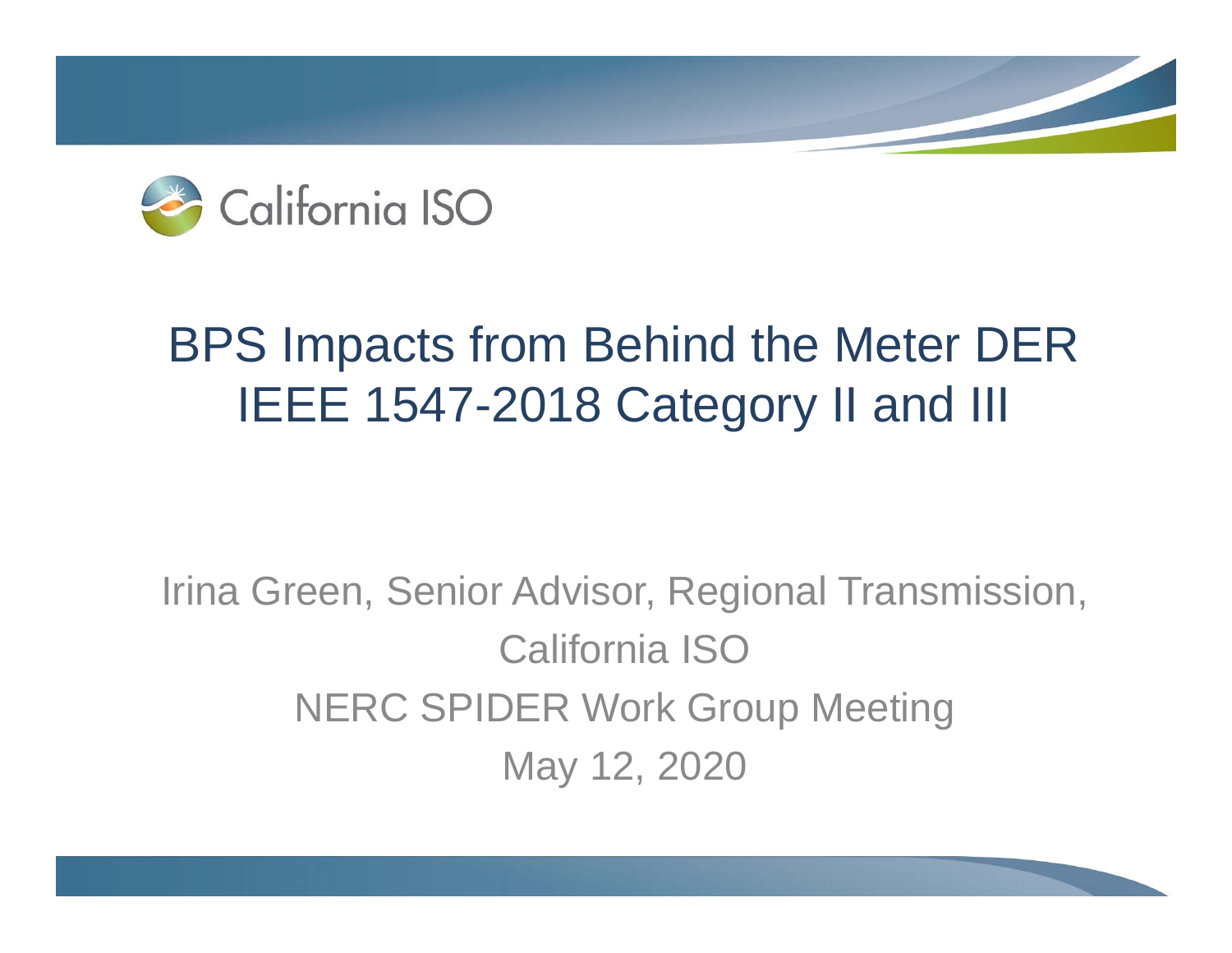# IEEE Std 1547-2018 DER Categories

- $\blacksquare$  Cat. A and B for voltage regulation performance and reactive power capability requirements (Clause 5)
- $\blacksquare$  Cat. I, II, and III for disturbance ride-through requirements (Clause 6)
	- Cat. I with default trip settings in use today. Not consistent with the Bulk Power System (BPS) Standards and may be detrimental for BPS.
	- Cat. II covers all BPS reliability needs and coordinates with the NERC PRC-024-2 developed to avoid adverse tripping. Additional voltage ride-through capability is specified for DERs to account for FIDVR.
	- Cat. III provides the highest disturbance ride-through capabilities, intended to address integration issues such as power quality and system overloads caused by DER tripping very high levels of DER penetration. These requirements are based on the California Rule 21 Smart Inverter requirements.
		- Includes specifications for Momentary Cessation

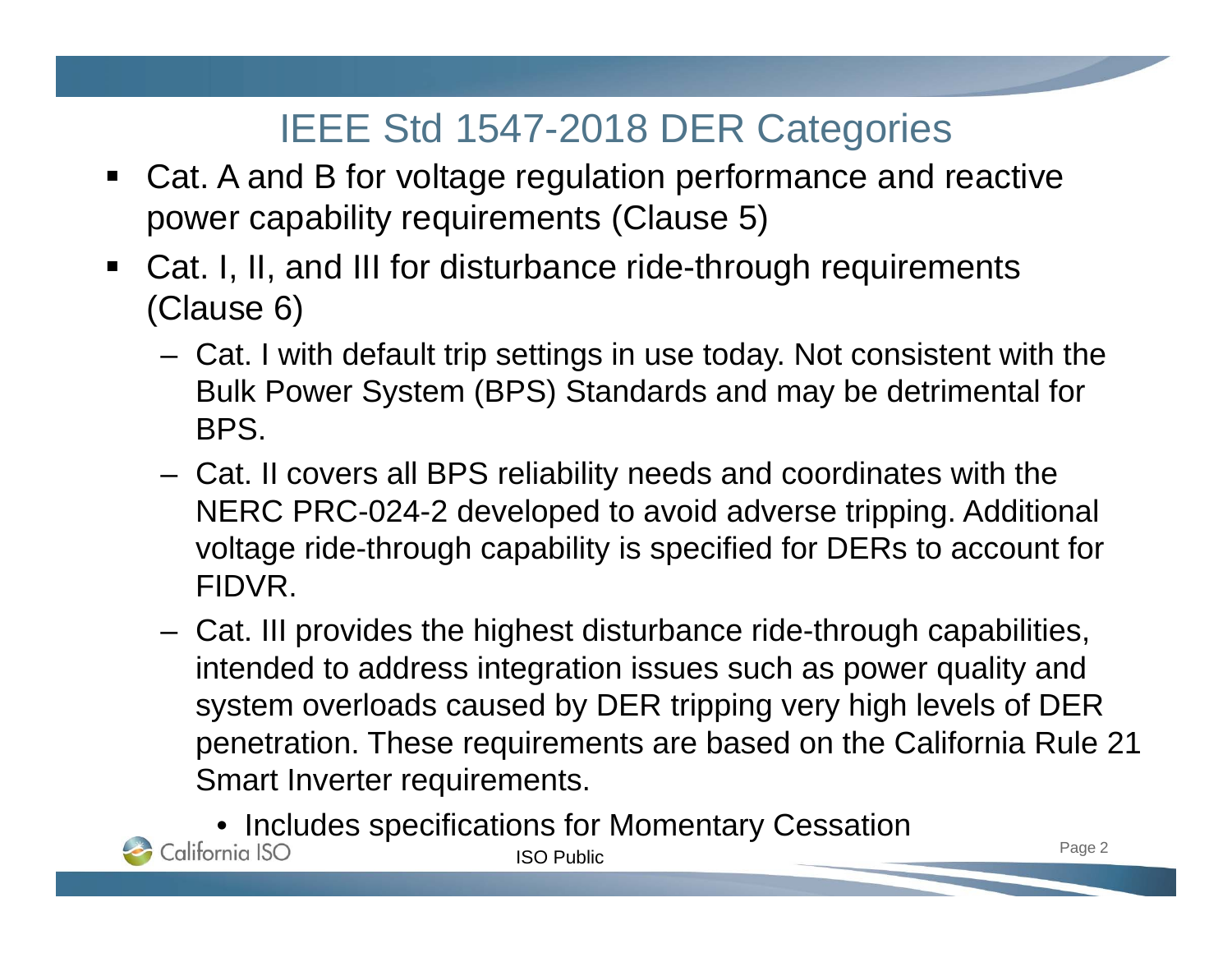# NERC SPIDER (System Planning Impact from DER) WG – DER\_A Modeling Guideline

- $\mathbb{R}^n$  New DER\_A dynamic model now released in all major positive sequence simulation software platforms.
- $\mathcal{L}_{\mathcal{A}}$  NERC SPIDERWG developed guideline for how to use the DER\_A model, and how to develop its parameter values
- F The Guideline is approved by NERC
- $\Box$  Provides detailed understanding of the model
- $\mathcal{L}_{\mathcal{A}}$  Provides recommendations for developing parameters for the model and values of DER\_A parameters to use



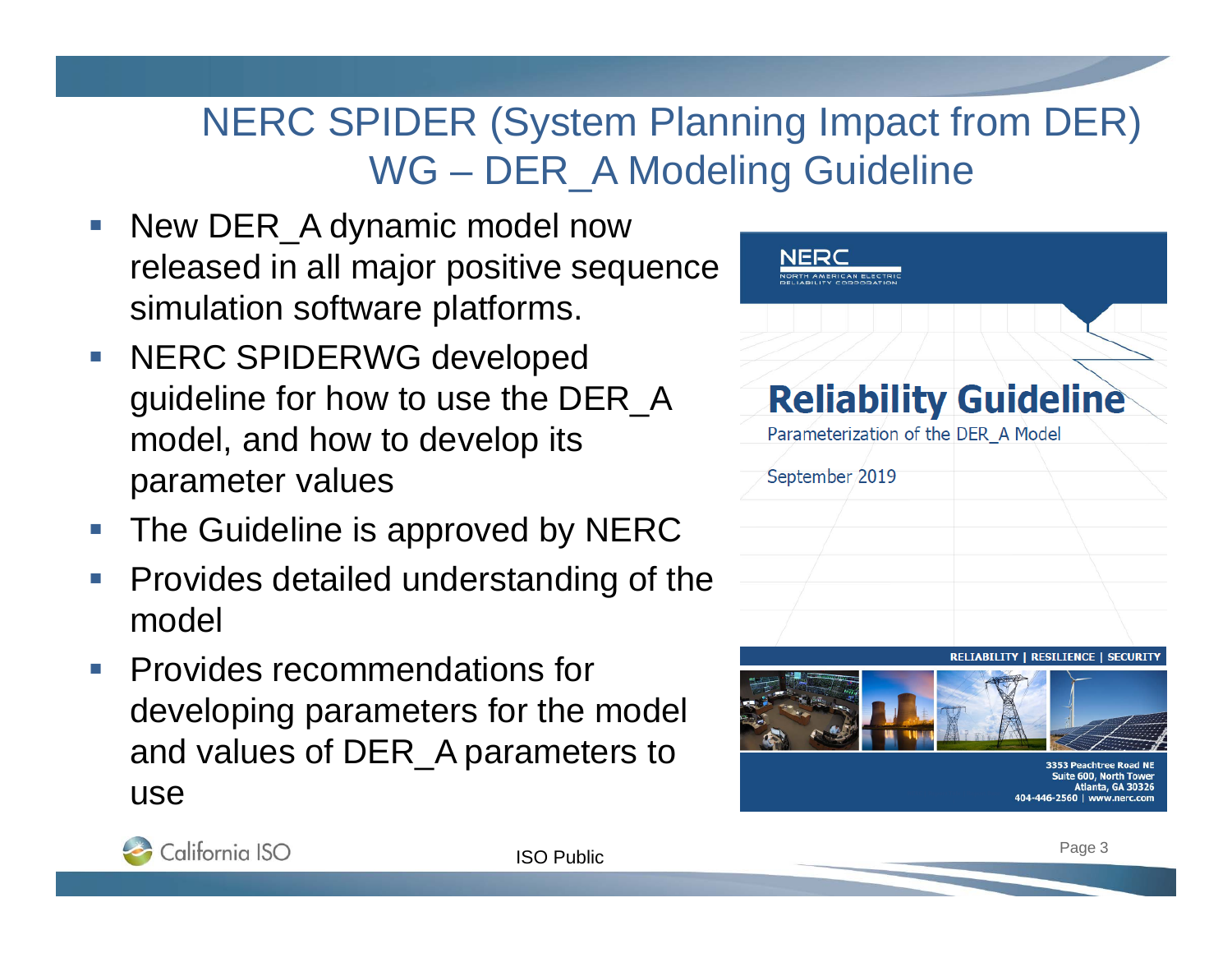#### Modeling DER in Power Flow and Dynamic Stability

U-DER transformer and feeder modeled. DER modeled as generator



R-DER is modeled as part of composite load

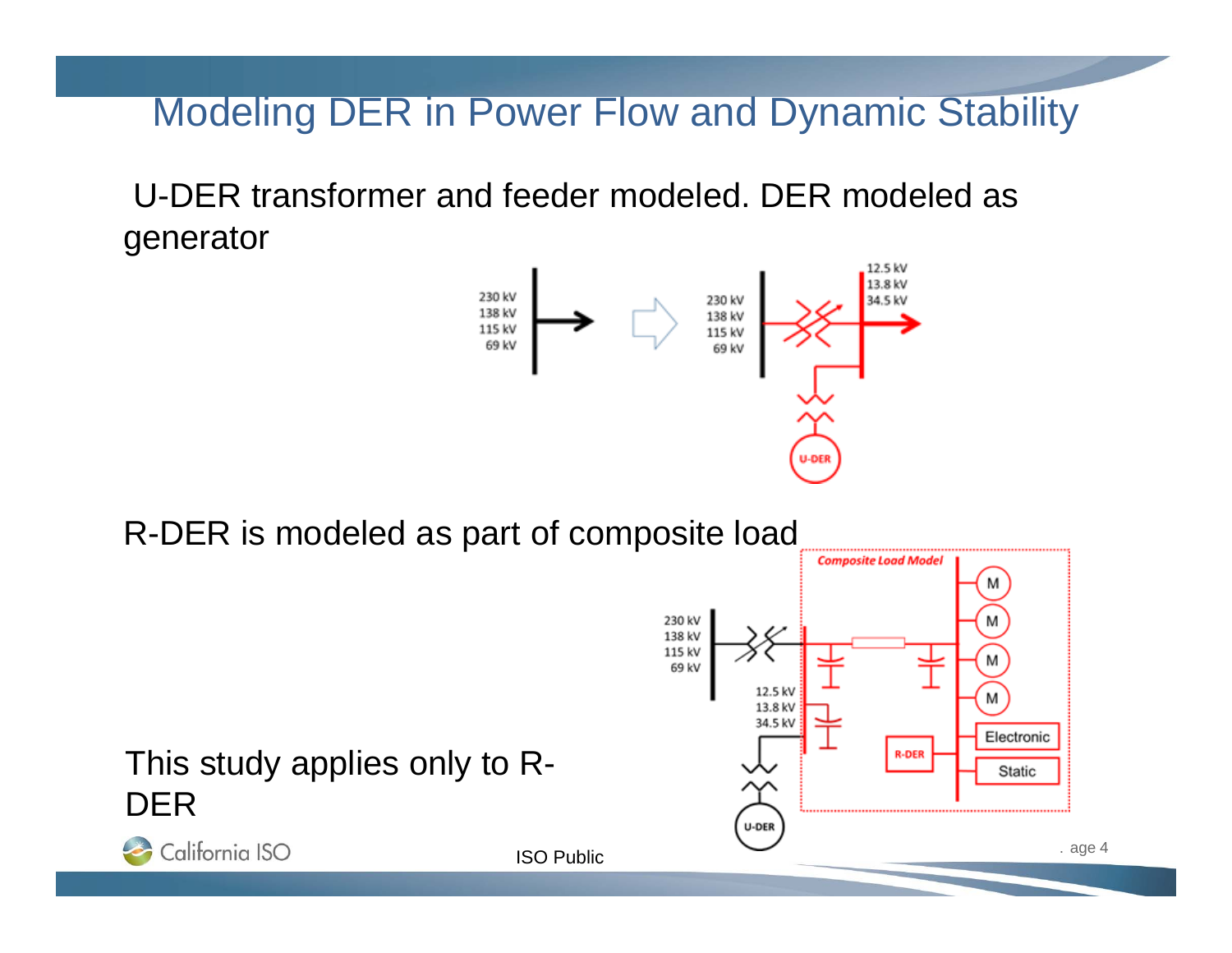# DER Parameters in this Study

- $\overline{\phantom{a}}$  CAISO models behind the meter DER as a part of load for the last two years. Software used was GE PSLF Version 21.07
- 2029 Summer Peak case, modified to increase amount of DER. Assumed hot summer day, DER dispatched at 80% of installed capacity
- e<br>S The peak case has high load, thus stalling of single-phase airconditioners with faults
- $\mathcal{L}_{\mathcal{A}}$  DER\_A parameters as recommended by SPIDER Modeling Guideline for inverters according to IEEE 1547-2018

| Parameter       | Cat II         | Cat III | <b>Definition</b>                                                         |
|-----------------|----------------|---------|---------------------------------------------------------------------------|
| vlo             | 0.44           | 0.44    | Voltage break-point for low voltage cut-out of the inverter, p.u.         |
| v11             | 0.49           | 0.49    | Voltage break-point for low voltage cut-out of the inverter, p.u.         |
| vh <sub>0</sub> | 1.20           | 1.20    | Voltage break-point for high voltage cut-out of the inverter, p.u.        |
| vh1             | 1.15           | 1.15    | Voltage break-point for high voltage cut-out of the inverter, p.u.        |
| tvl0            | 0.16           | 1.00    | Low voltage cut-out of timer, sec.                                        |
| tvl1            | 0.16           | 1.00    | Low voltage cut-out of timer, sec.                                        |
| tvh0            | 0.16           | 1.00    | High voltage cut-out of timer, sec.                                       |
| tvh1            | 0.16           | 1.00    | High voltage cut-out of timer, sec.                                       |
| vrfrac          | 1.00           | 1.00    | Fraction of device that recovers after voltage returns within vl1 and vh1 |
|                 | California ISO |         | Page 5<br><b>ISO Public</b>                                               |
|                 |                |         |                                                                           |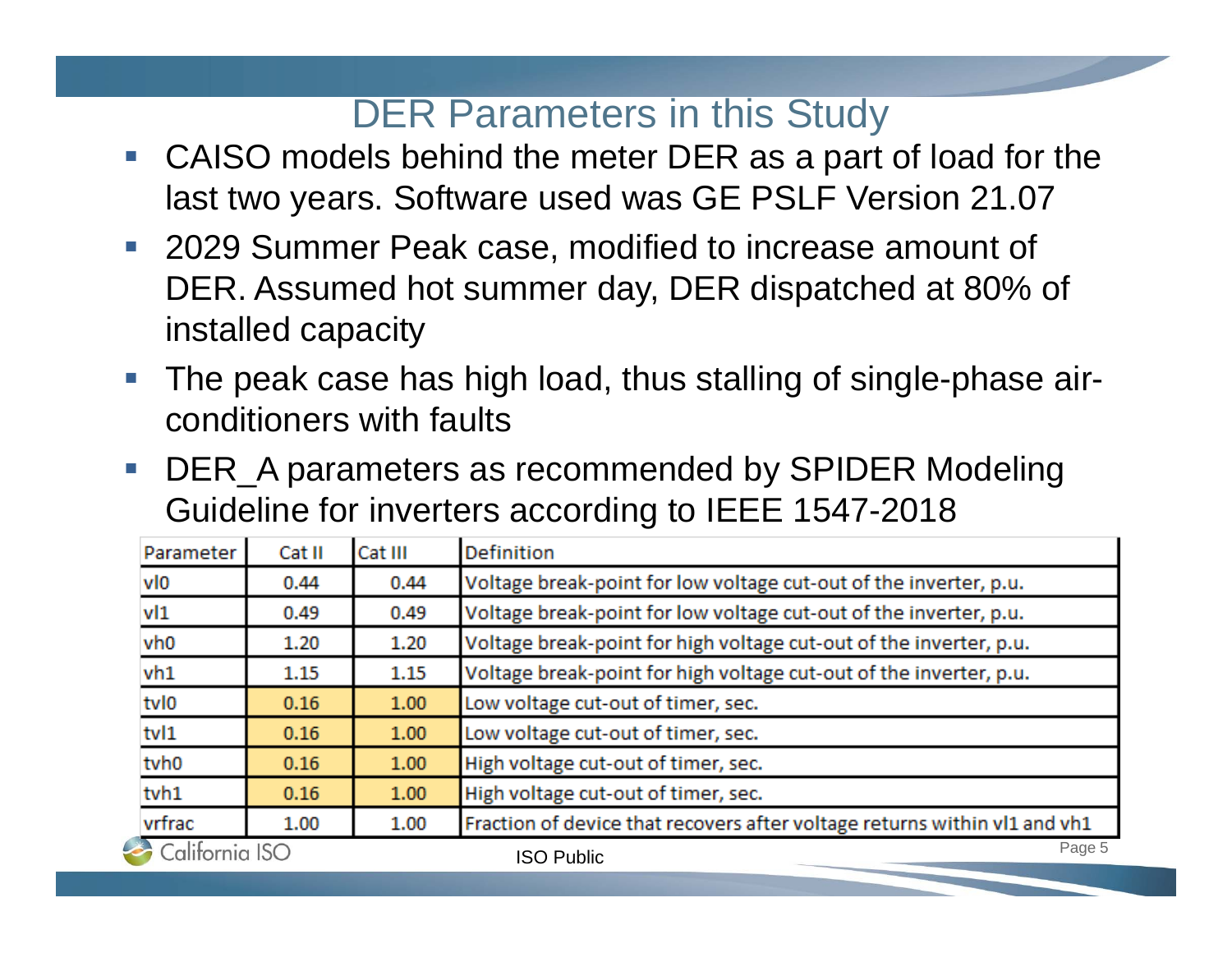## DER Modeling and Studies at CAISO. What is CAISO?



#### BEHIND THE METER DER

Existing as of 2019 – 8,661 MW 2021 – 11,832 MW 2026 – 17,409 MW  $2030 - 21,148$  MW

#### Information

http://www.caiso.com/planning/Pages/TransmissionPlanning/2020- 2021TransmissionPlanningProcess.aspx

California ISO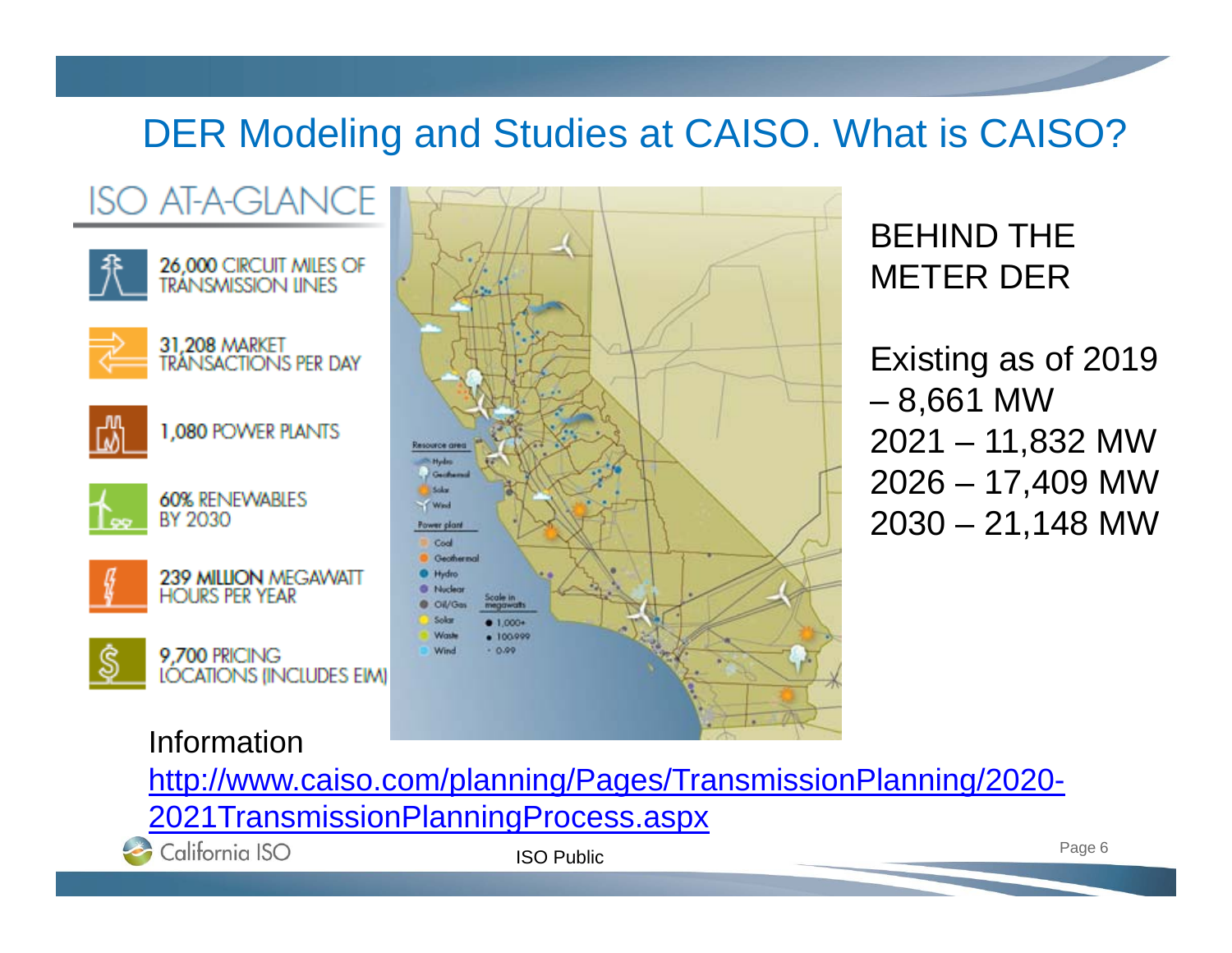# Case Studied – 2029 Summer Peak, Behind the Meter DER at 80% installed capacity

- $\overline{\mathbb{R}^2}$  No DER impact in the peak case studied in Transmission Plan because of its low amount (280 MW in the CAISO).
- $\sim$  Increased amount of behind-the-meter DER to 80% of the installed capacity and increased load 20%, hypothetical case
- Behind the meter DER installed capacity at CAISO 18,600 MW, dispatched 14,880 MW (increased from 280 MW)
- **PG&E (Northern California)** 
	- Load 31,654 MW gross, 24,240 MW net
	- Behind the meter DER installed capacity 9,270 MW
	- F Behind the meter DER dispatched 7,416 MW
- $\mathcal{L}_{\mathcal{A}}$  Fresno zone,
	- Load MW 2,846 MW gross,1,634 MW net
	- F Behind the meter DER installed capacity 1,515 MW
	- **Property DER dispatched 1,212 MW** Page 7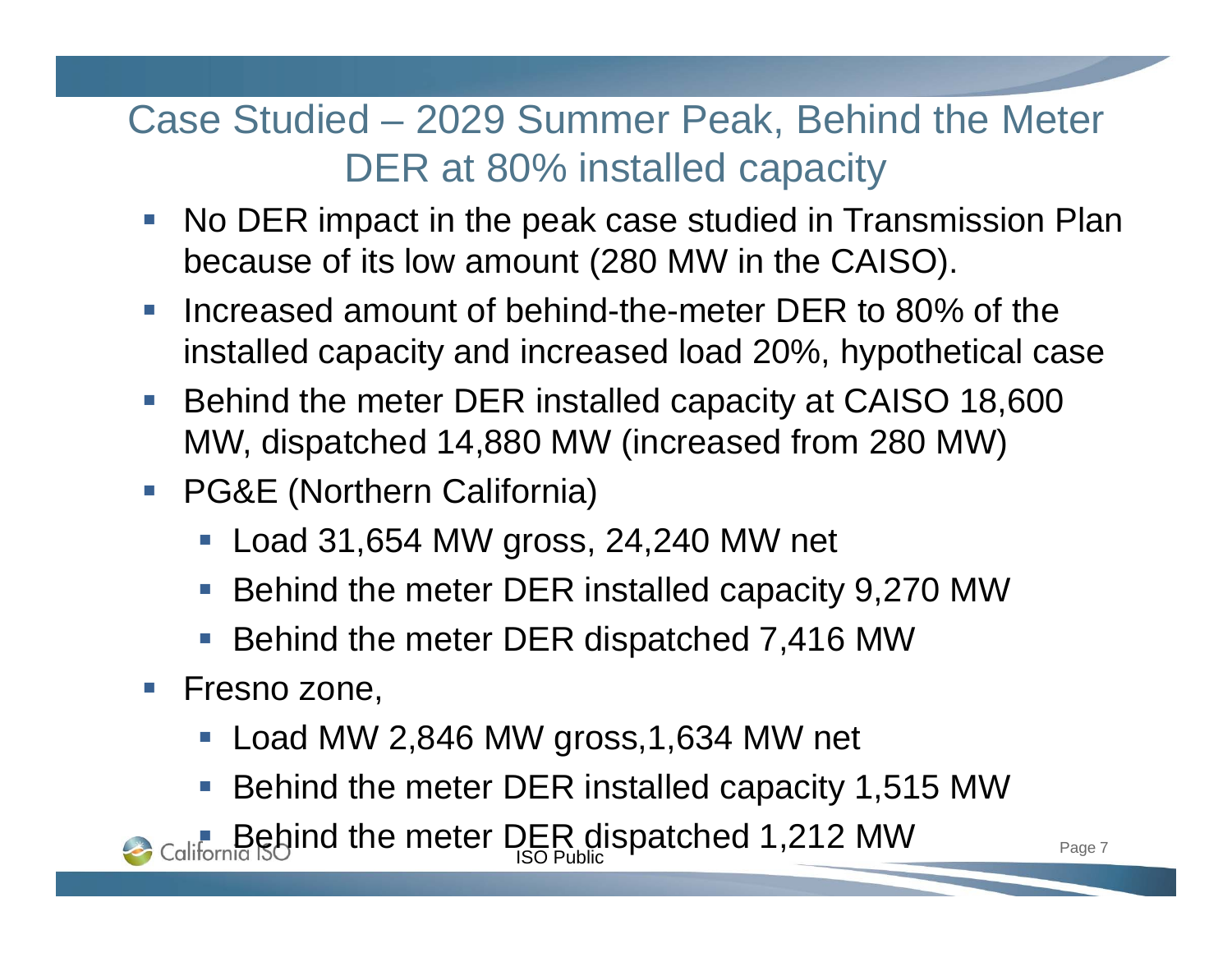# Contingency Studied, power flow case with 80% Behind-the-Meter DER dispatched



- e<br>S Fresno area, Gates- Midway 230 kV line outage
- Why 230 kV? Larger difference in DER performance
- $3-\phi$  fault on the sending end with normal clearance (6 cycles, 0.1 s)
- e<br>S DER cases studied:
	- e<br>S Category II, No voltage control,
	- e<br>S Category III, No voltage control
	- e<br>S Category II, Voltage control,
	- e<br>S Category III, Voltage control
	- e<br>S No DER, same load, more generation dispatched

ISO Public  $dead$ -band  $+0.1/-0.12$  Page 8 e<br>S Cases with voltage control, kqv=5,

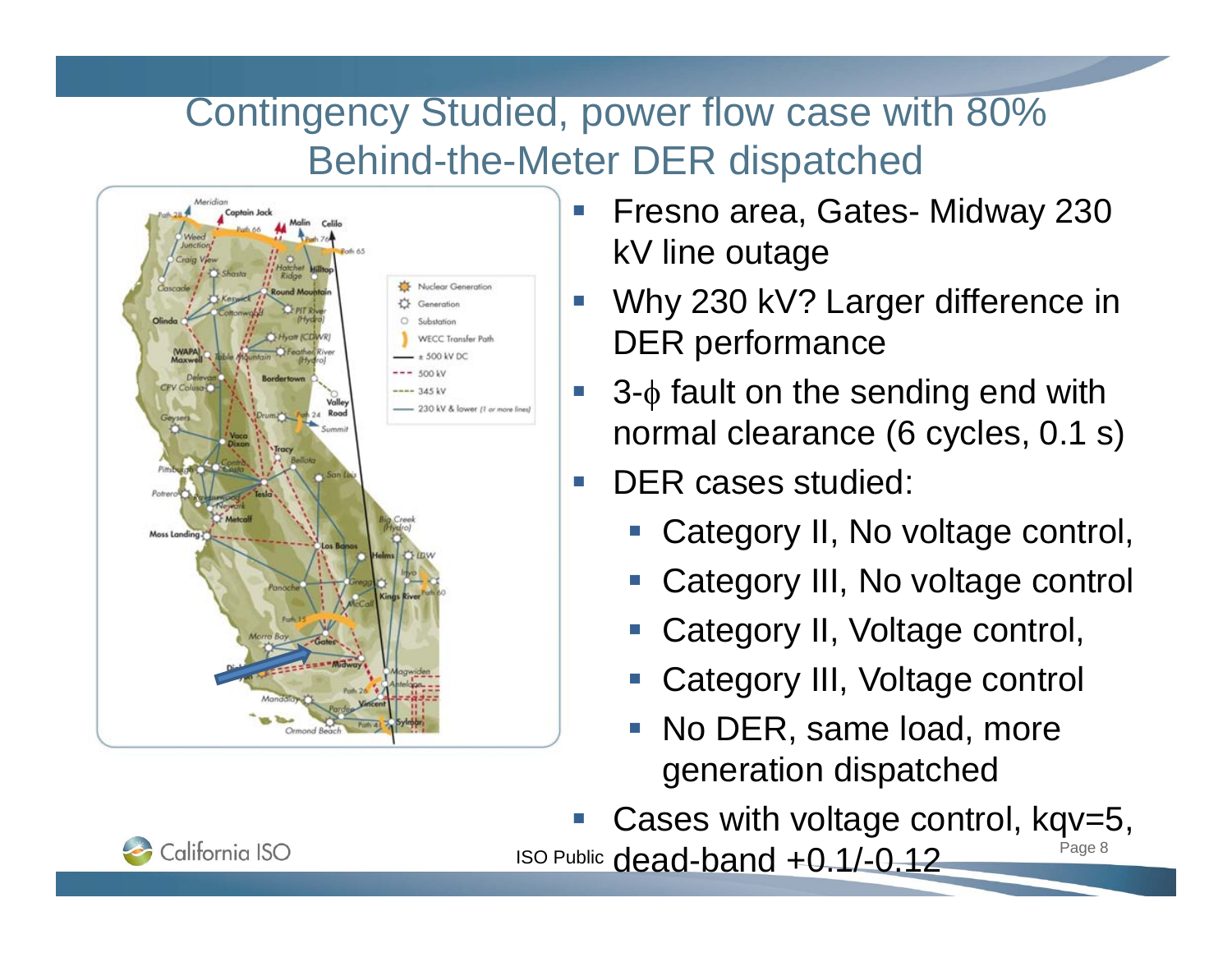#### . Results Summary for the Cases Studied

**No criteria violations with this contingency** 

## Loss of Composite Load and DER with Contingency

| Load and DER in Northern<br>California | 80% DER, Cat II, No<br>voltage control |      | 80% DER, Cat III, No<br>voltage control |         | 80% DER, Cat II, with<br>voltage control |      | 80% DER, Cat III,<br>with voltage control |      | <b>No DER</b> |      |
|----------------------------------------|----------------------------------------|------|-----------------------------------------|---------|------------------------------------------|------|-------------------------------------------|------|---------------|------|
|                                        | МW                                     | %    | МW                                      | %       | МW                                       | %    | МW                                        | ℅    | МW            | %    |
| <b>Reduction in net load</b>           | 364                                    | 1.5% | 383                                     | 1.6%    | 219                                      | 0.9% | 283                                       | 1.2% | 427           | 1.3% |
| <b>Reduction in gross load</b>         | 456                                    | 1.4% | 440                                     | 1.4%    | 296                                      | 0.9% | 291                                       | 0.9% | 427           | 1.3% |
| <b>Reduction in DER output</b>         | 92                                     | 1.2% | 57                                      | $0.8\%$ | 77                                       | 1.0% | 8                                         | 0.1% | N/A           | N/A  |

| Load and DER in Fresno<br>area | 80% DER, Cat II, No<br>voltage control |      | 80% DER, Cat III, No<br>voltage control |       | voltage control |      | 80% DER, Cat II, with 80% DER, Cat III, with<br>voltage control |      | <b>No DER</b> |      |
|--------------------------------|----------------------------------------|------|-----------------------------------------|-------|-----------------|------|-----------------------------------------------------------------|------|---------------|------|
|                                | МW                                     | %    | МW                                      | %     | МW              | %    | МW                                                              | ℅    | МW            | ℅    |
| <b>Reduction in net load</b>   | 147                                    | 9.8% | 159                                     | 10.6% | 76              | 5.1% | 147                                                             | 9.8% | 223           | 8.2% |
| <b>Reduction in gross load</b> | 230                                    | 8.5% | 207                                     | 7.6%  | 148             | 5.5% | 149                                                             | 5.5% | 223           | 8.2% |
| <b>Reduction in DER output</b> | 83                                     | 6.8% | 48                                      | 4.0%  | 72              | 5.9% | $\overline{2}$                                                  | 0.2% | N/A           | N/A  |
| California ISO                 |                                        |      | <b>ISO Public</b>                       |       |                 |      |                                                                 |      | Page a        |      |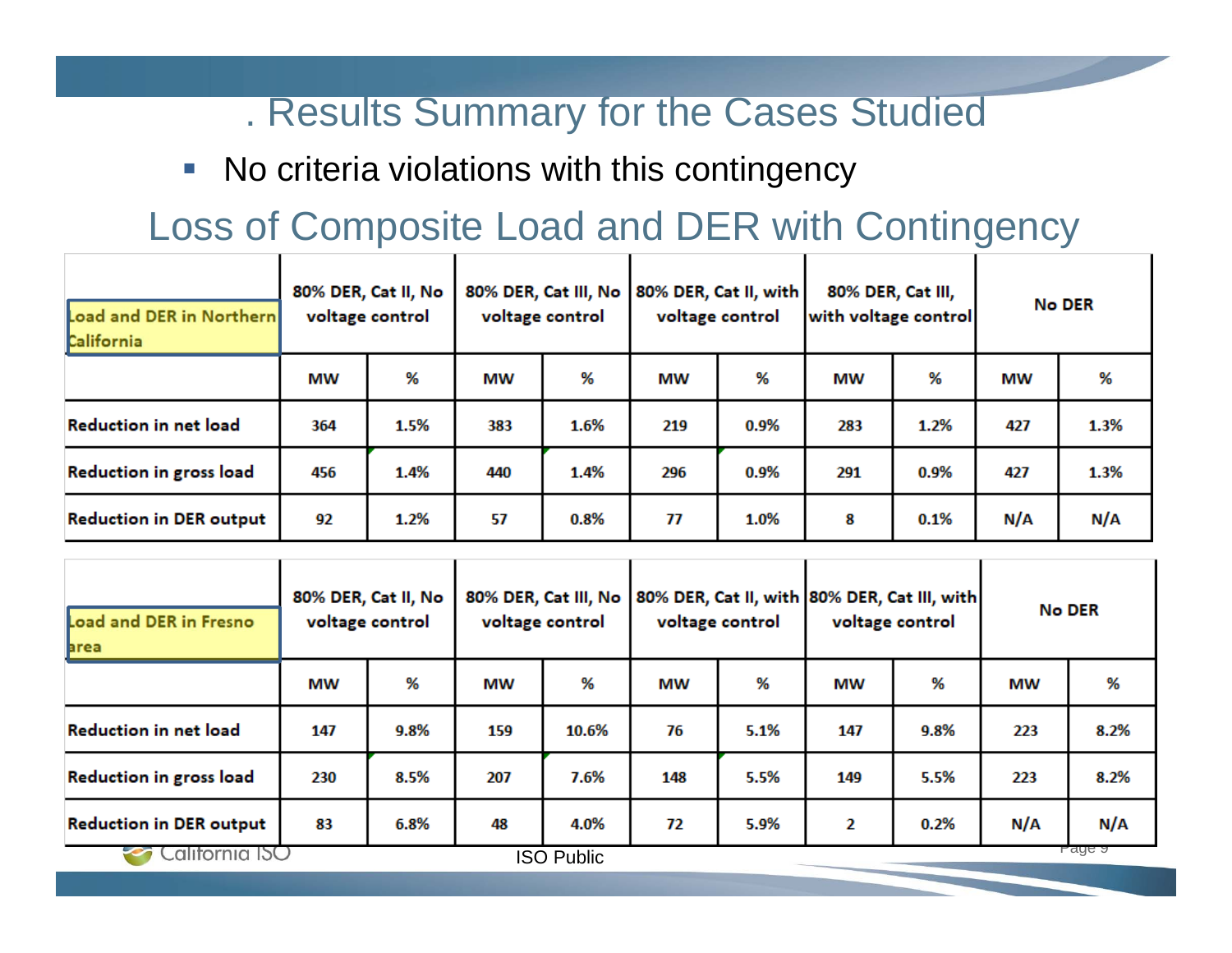### Comparison of the five cases Voltage at feeder end



- **Higher recovery** voltage with Cat III and voltage control
- **E** Lowest voltage with Cat II and no voltage control
- Without DER appeared to be similar to Cat II with voltage control because of voltage support from power plants
- **Significantly better** performance with Cat III

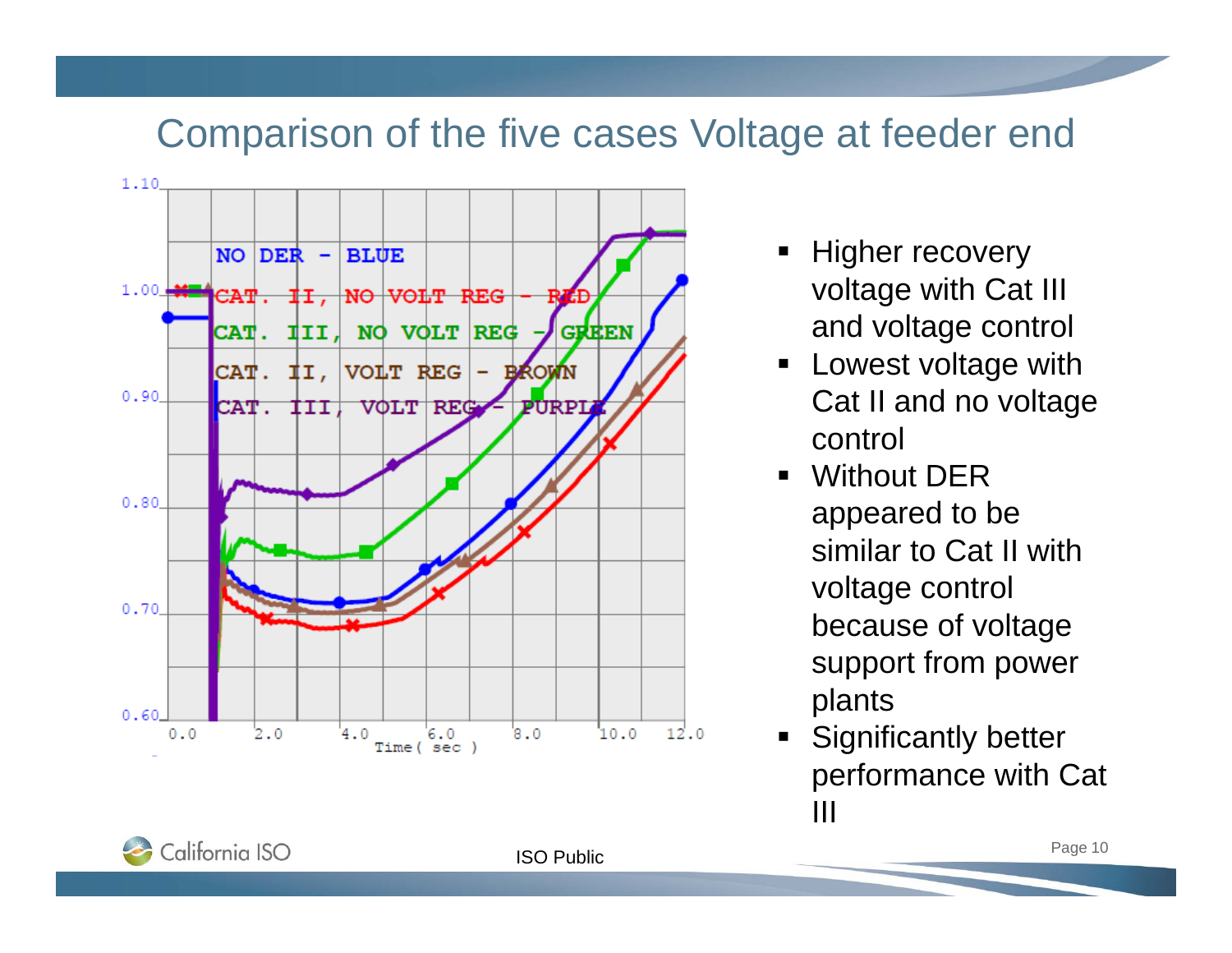## DER output, normalized (p.u) no voltage control. Fresno



#### Category II Category III

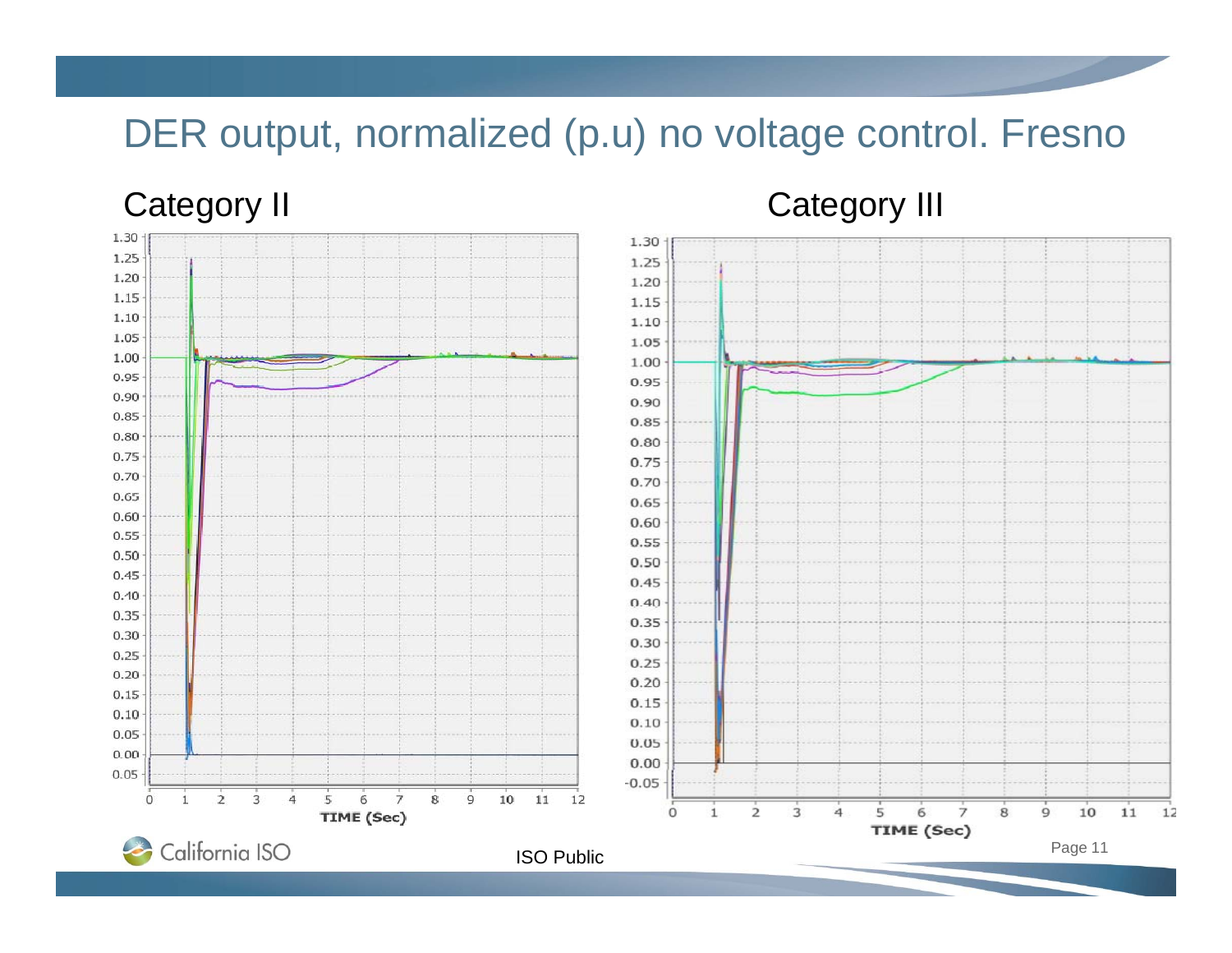## DER output, normalized (p.u) with voltage control. Fresno

Category II Category III

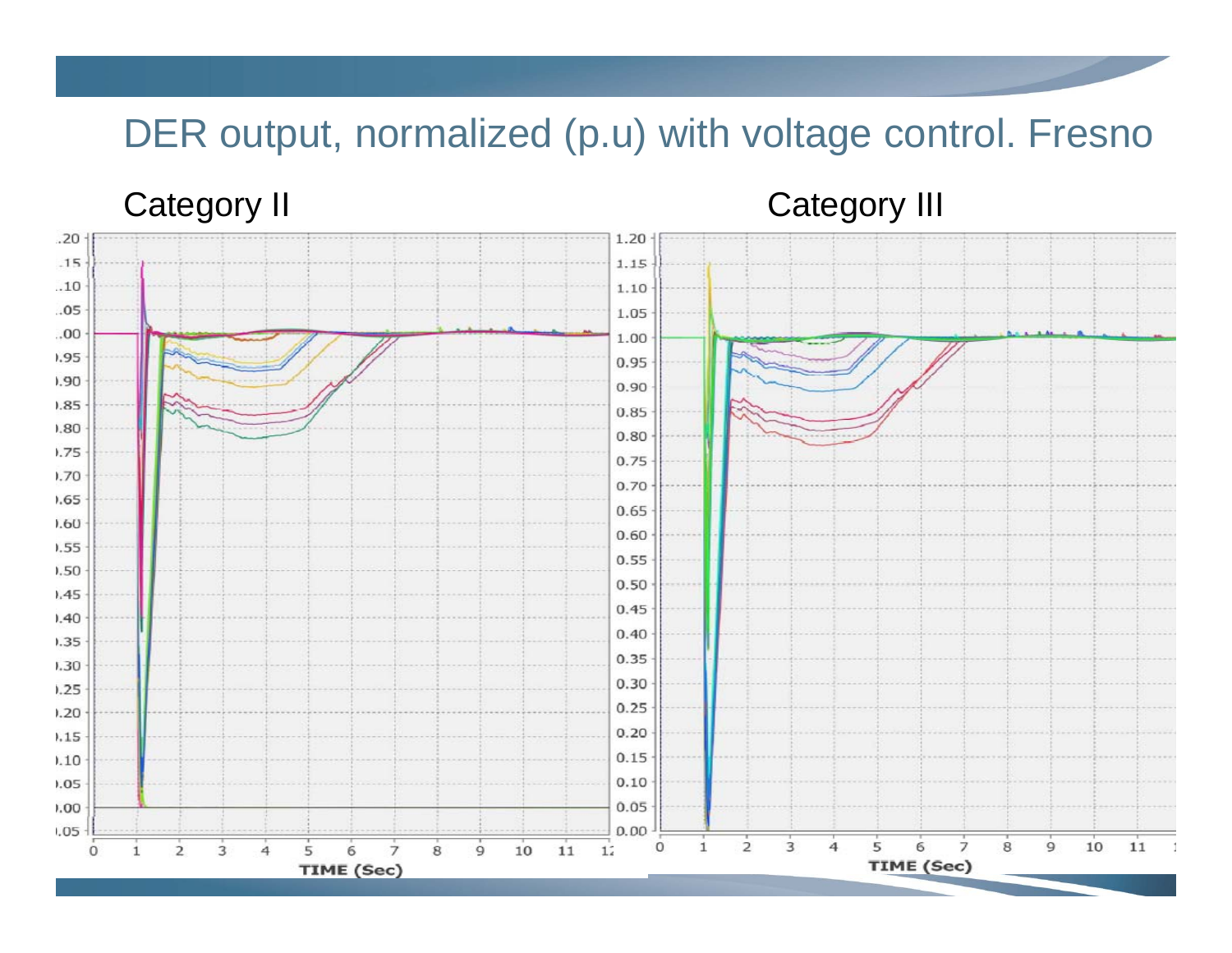#### Comparison of load and DER on a 70 kV bus close to fault NET LOAD DER OUTPUT

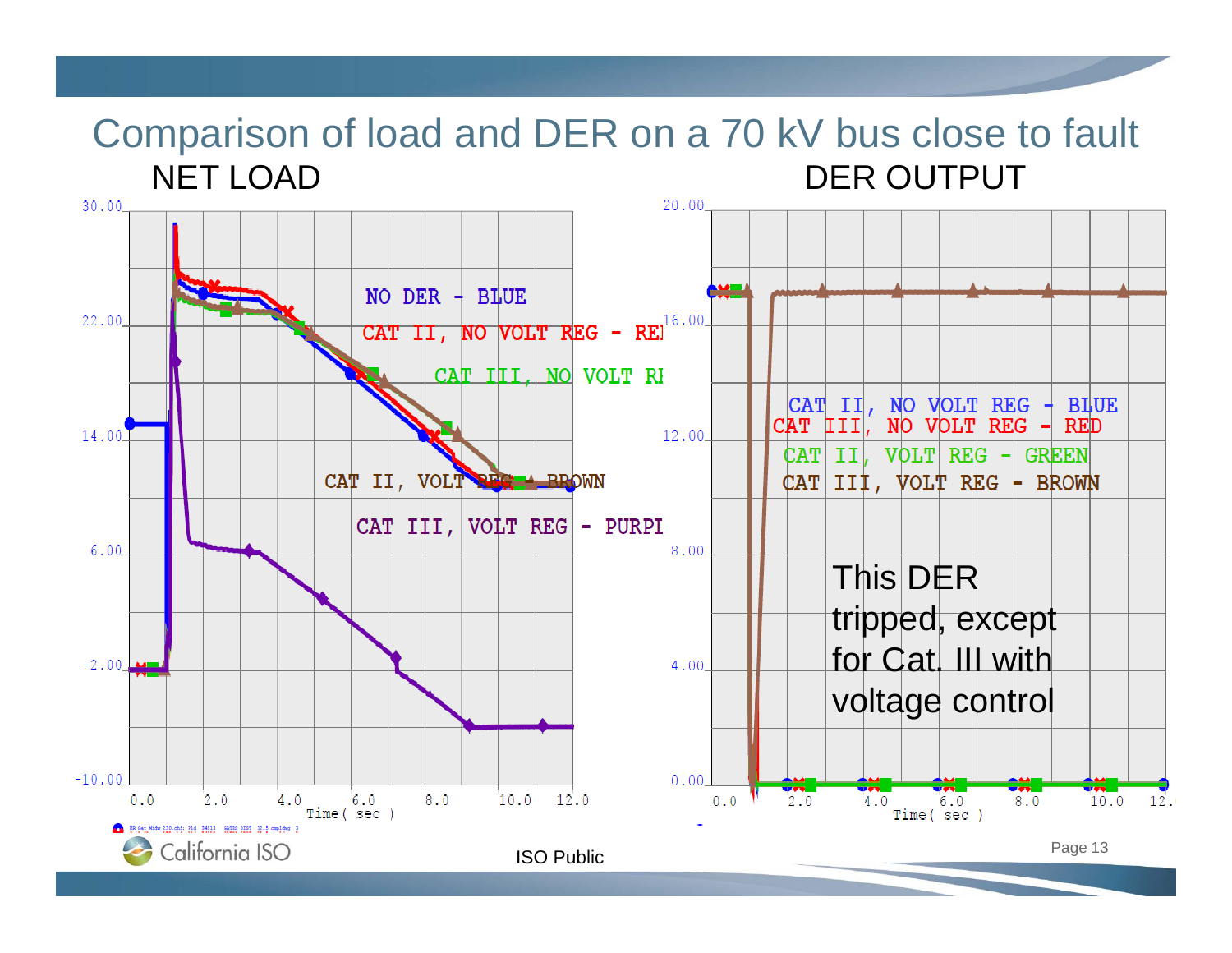#### Comparison of voltage on this 70 kV bus close to fault

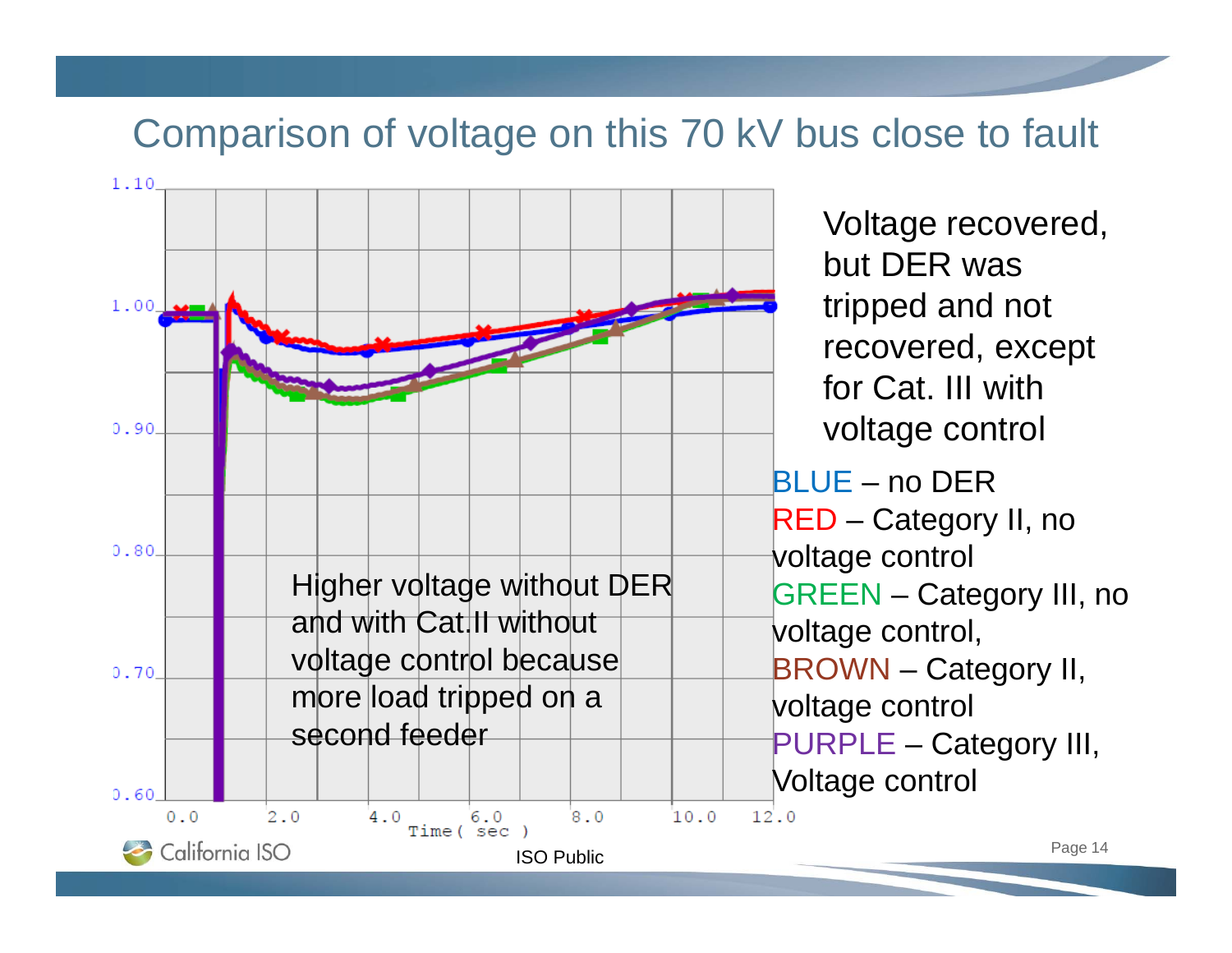#### Load and DER on another bus



Net load: blue –no DER, red and brown Cat II, green and purple Cat IIICalifornia ISO ISO Public

Page 15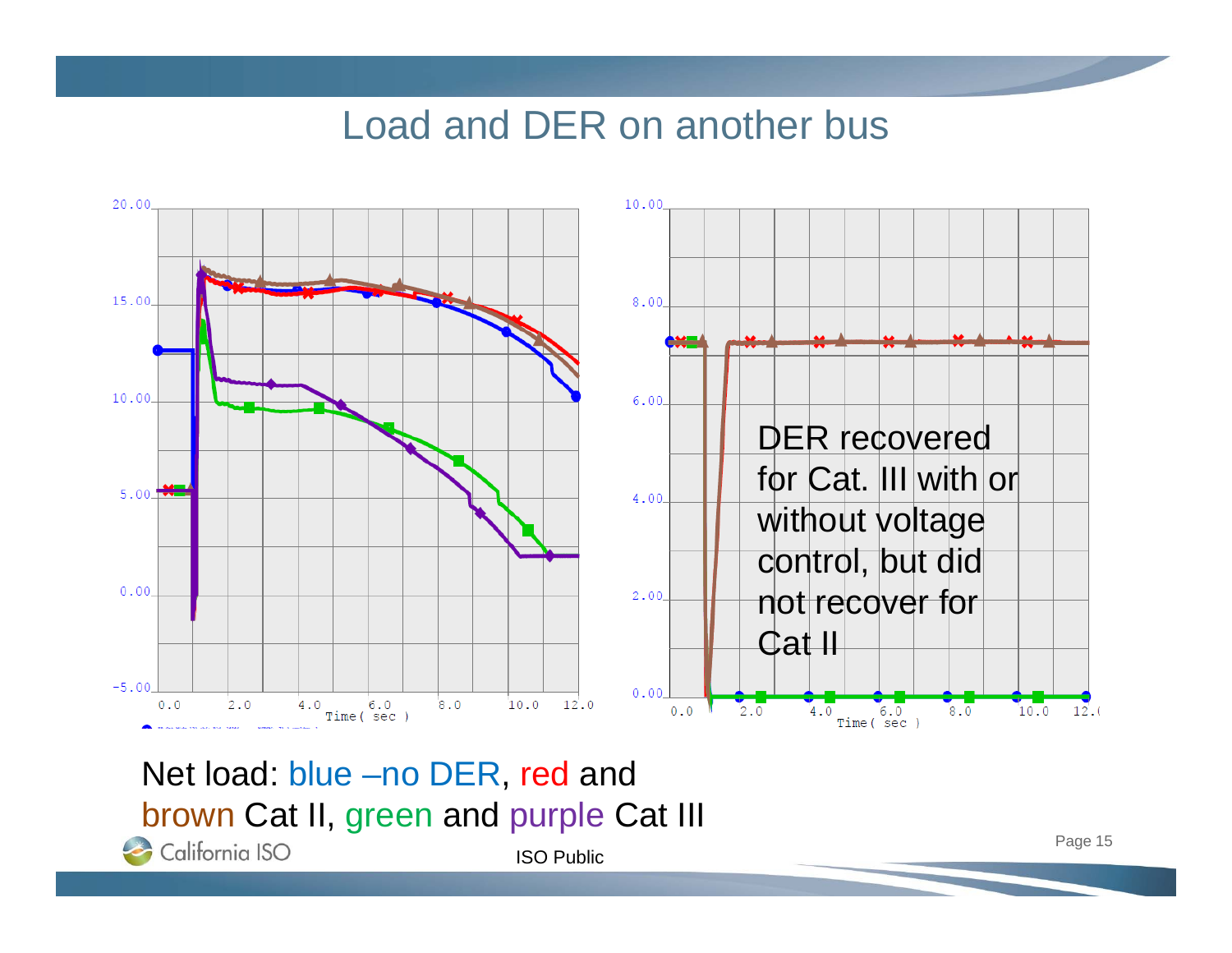#### Voltage on this bus



Voltage recovered, but DER was tripped and not recovered, except for Cat. III with and without voltage control

BLUE – no DERRED – Category II, no voltage control GREEN – Category III, no voltage control, BROWN – Category II, voltage control PURPLE – Category III, Voltage control

Page 16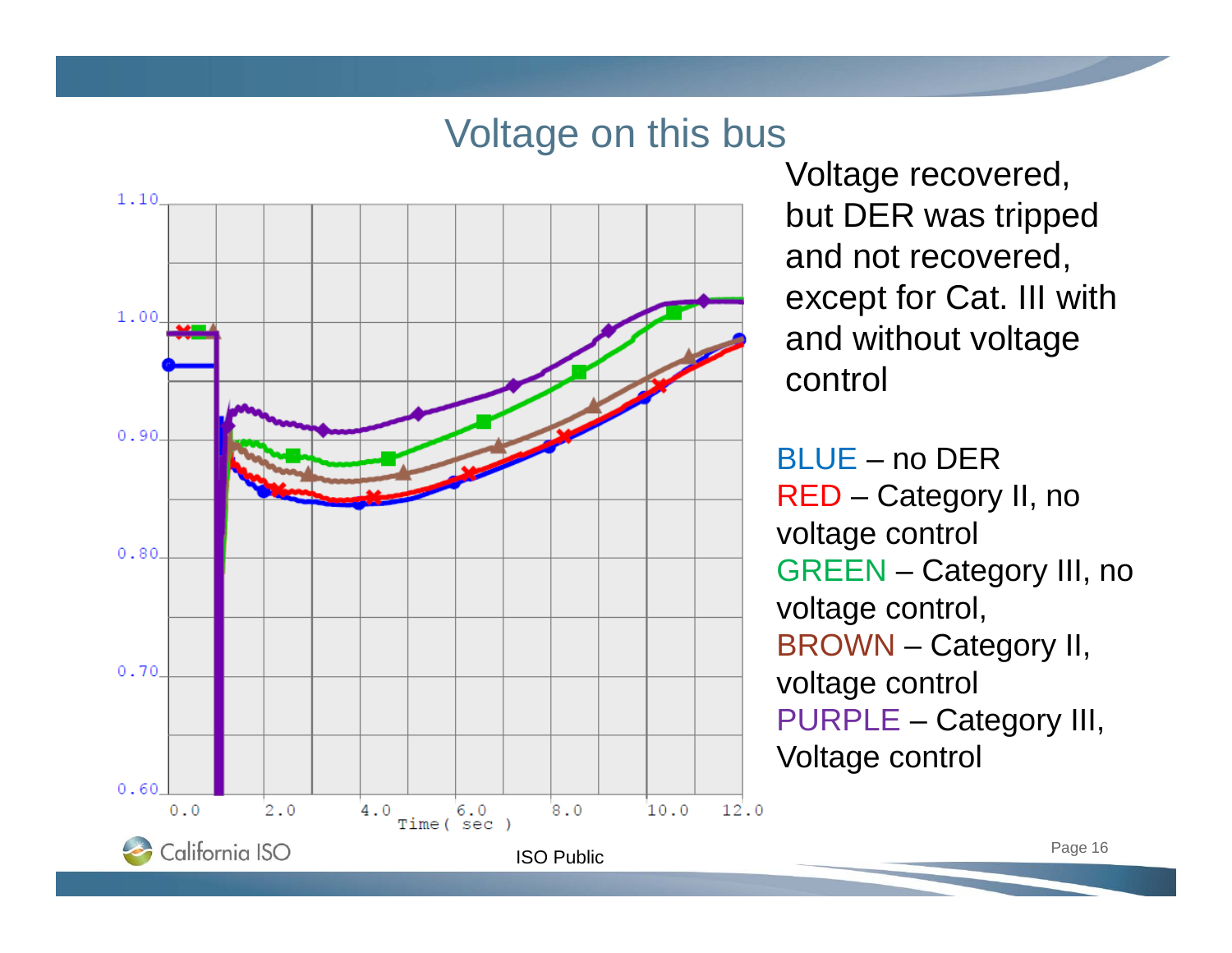# Why DER were tripped – Example, Category II, no voltage control



- Voltage was below 0.44 per unit for over 0.16 seconds
- $\blacksquare$  100% DER on this bus was tripped

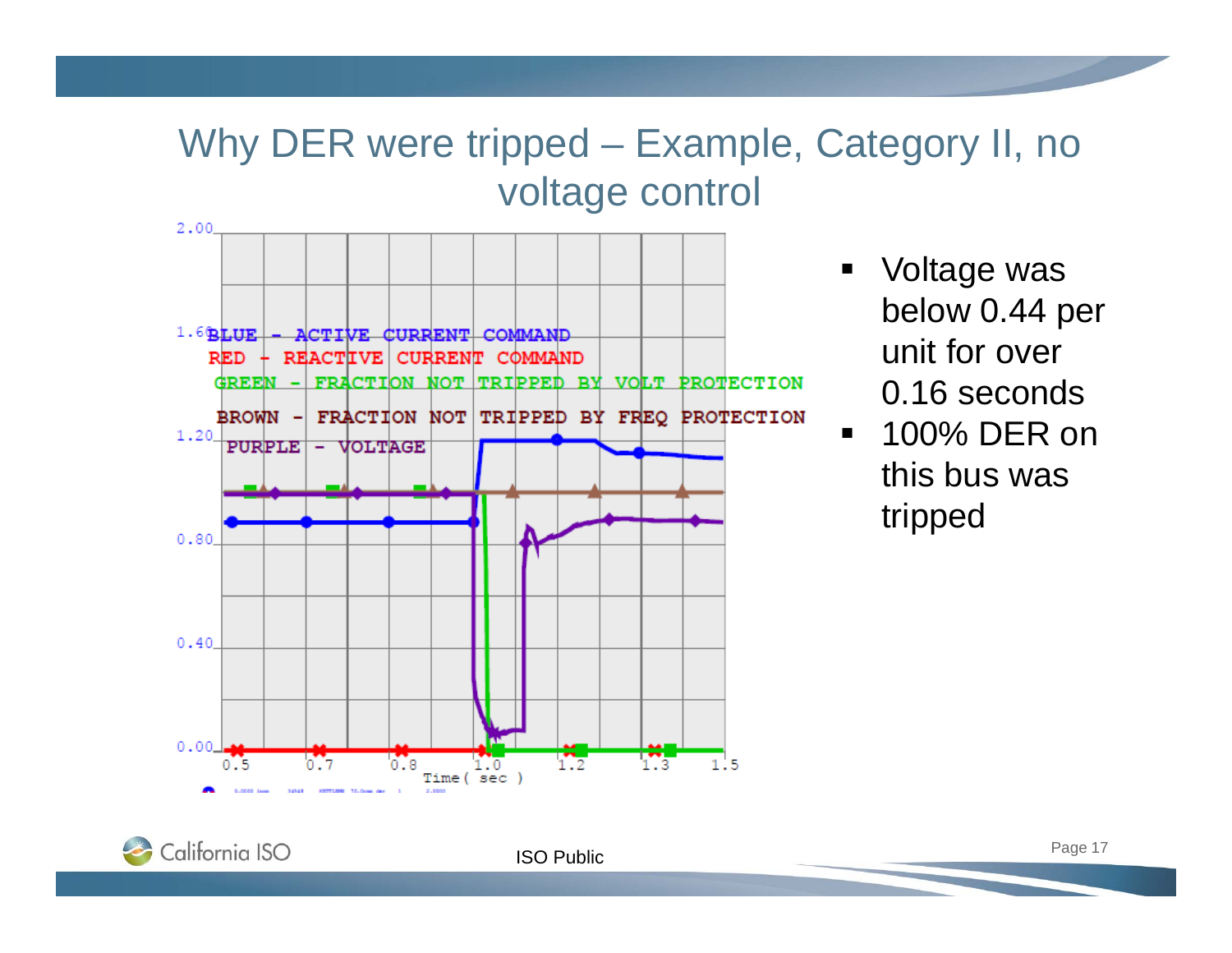# Conclusions from the studies

- $\mathcal{L}_{\mathcal{A}}$  DER ride-through capability and adequate trip settings lead to a significant reduction of DER trip
	- There is less load reduction if DER have Category III requirements and settings, than with Category II
	- П If DER have Category III requirements and settings, system performance is significantly better than with Category II.
	- Some DER trip for low voltage with faults and don't recover when voltage recovers.
	- There are fewer DER that trip and don't recover with Category III.
- $\overline{\phantom{a}}$  In addition, voltage regulation on the Behind the Meter DER can provide some additional help with faults ride through and may allow the induction motors not to stall.
	- **There is less load reduction if DER have voltage control**
	- $\mathcal{L}_{\mathcal{A}}$  If DER have voltage control, their active power output during transient period will be lower because of the reactive current priority